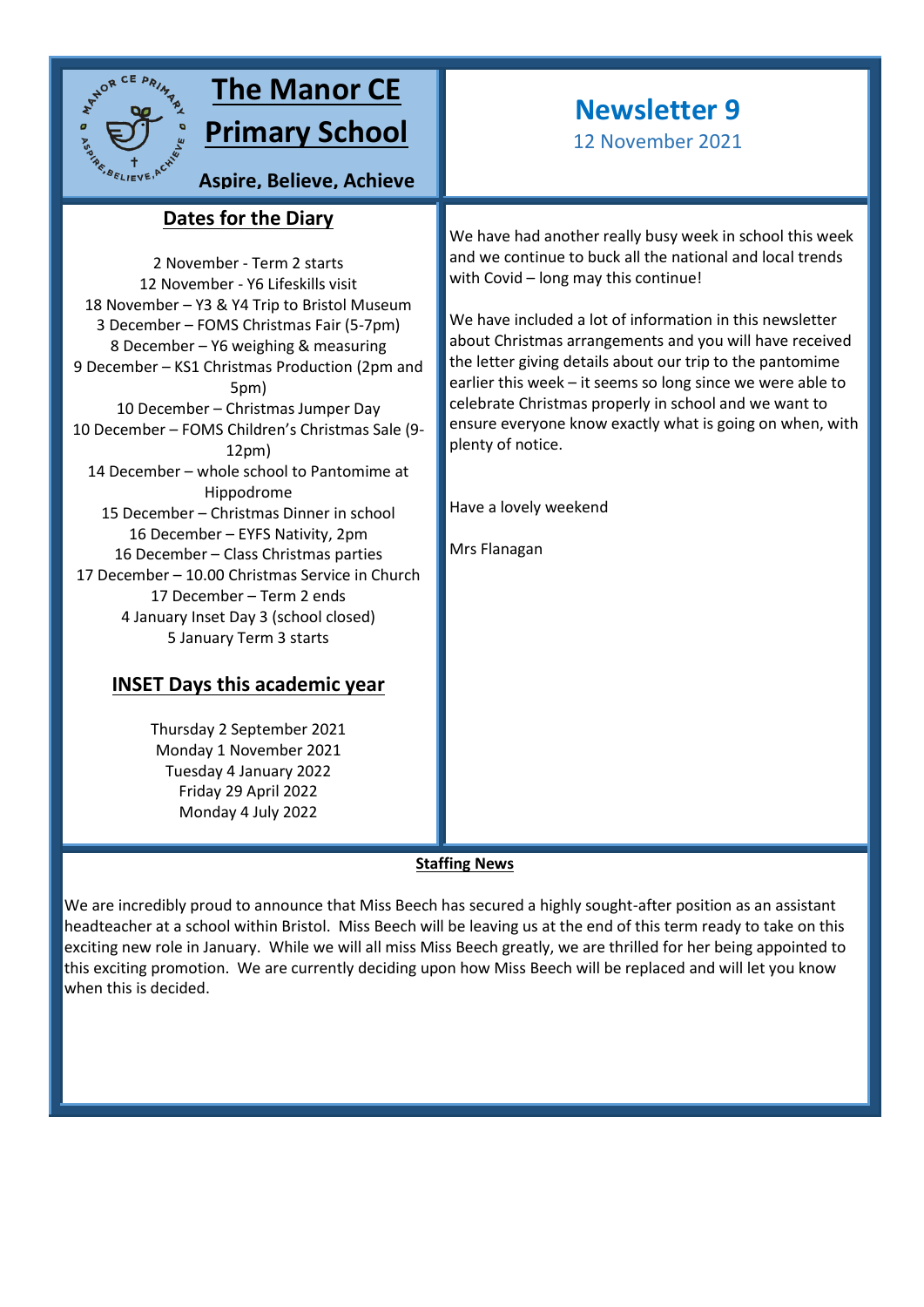### **Children in Need Day Friday 19th November 2021**

Children In Need supports children's charities and projects across the UK. This charity has been chosen once again by our Young Leadership Team who would like to make the day 'Spotacular'. All children and staff are invited to come into school wearing their own spotty clothes and Pudsey accessories for a suggested donation of £1. You might want to paint some spots on your face or even attach some spots to your plain clothing!

If children choose not to take part in this fancy dress theme, we kindly ask that they come dressed in full school uniform as normal.

In addition to the activities taking place in the classrooms, the Young Leadership Team will be delivering an assembly to inform children of the amount raised and ways in which the money helps others. This ties in with our value of the term, Compassion.

Your class teacher will collect donations as your child comes into class in the morning.

For more information, visit the Children in Need website <https://www.bbcchildreninneed.co.uk/fundraising/>



**Free Money Management Course**

Are you struggling to keep on top of your finances? CAP:Money is a simple, yet highly effective money management course that teaches budgeting skills and a simple, cash-based system that really works. This three-session course will help anyone to get more in control of their finances, so they can save, give and prevent debt.

Churches across Fromeside have partnered with Christians Against Poverty to offer free CAP:Money courses in our community, with the three, weekly, 1  $\frac{1}{2}$  hour sessions delivered by their team of trained CAP:Money Coaches.

The next course will be running at the Brockeridge Centre in Frampton Cotterell (BS36 2LQ) on Monday mornings –  $15^{th}$ , 22<sup>nd</sup> & 29<sup>th</sup> November, 10-11.30am.

This course is open to anyone, but is being run alongside the Brockeridge Baby & Toddler Group, which is offering 1:1 childcare for any parents/carers of pre-school children who would like to take part.

If you would like to find out more, come along to the CAP:Money Preview at the Brockeridge Centre on Monday 1<sup>st</sup> November, 10-11.30am - meet the team and have an introduction to the course, how it works and the materials used.

If you would prefer a home visit to meet a Coach and have a look at the course, do get in touch to book an appointment.

If you need transport to take part in CAP:Money, phone or email to request a lift.

Contact Kate on 07552974982 / [kate@zuchurch.org.uk](mailto:kate@zuchurch.org.uk) with any questions or to book your place.

Visit [www.capmoney.org.uk](http://www.capmoney.org.uk/) to find out more.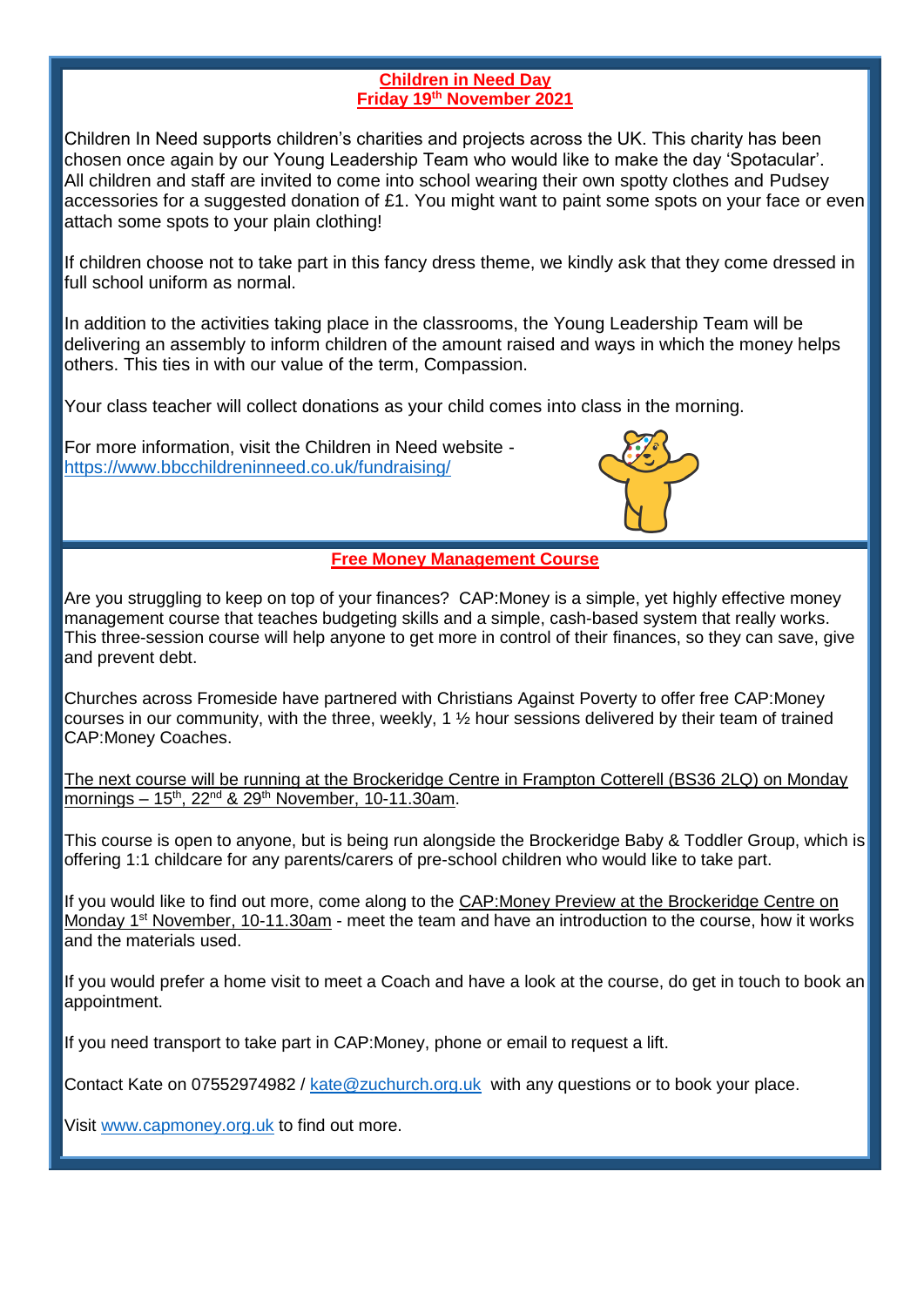### **Christmas Celebrations**



| Friday 3 December     | <b>FOMS Christmas Fair</b><br>5.00-7.00                                                                                                                                               | FOMS to send further details                                                                                                                                                                                                                                                                                                                 |
|-----------------------|---------------------------------------------------------------------------------------------------------------------------------------------------------------------------------------|----------------------------------------------------------------------------------------------------------------------------------------------------------------------------------------------------------------------------------------------------------------------------------------------------------------------------------------------|
| Wednesday 8 December  | Please book you child's Christmas<br>dinner (for Wed 15 December) by<br>today to allow the kitchen to<br>place their food order for this.                                             | Last day to order Christmas dinner.<br>Please use ParentPay to book your child's Christmas<br>dinner                                                                                                                                                                                                                                         |
| Thursday 9 December   | <b>KS1 Christmas Production to</b><br>parents - The Big Little Nativity<br>2.00 and 5.00                                                                                              | Further details will be sent closer to the time.<br>Depending on the current Covid situation at the time<br>will determine the ticket allocation for these<br>productions.                                                                                                                                                                   |
| Friday 10 December    | Christmas jumper day                                                                                                                                                                  | Children can wear a Christmas jumper in school<br>today with the rest of their normal school uniform<br>(no donation needed)                                                                                                                                                                                                                 |
|                       | <b>FOMS Christmas Children's Sale</b><br>in school                                                                                                                                    | FOMS to send further details                                                                                                                                                                                                                                                                                                                 |
| Tuesday 14 December   | Whole school trip to Bristol<br>Hippodrome to watch Snow<br>White                                                                                                                     | Please see letter sent home regarding this<br>$\bullet$<br>Packed lunch to be brought in/ordered from the<br>$\bullet$<br>kitchen NO HOT MEALS ON THIS DATE                                                                                                                                                                                  |
| Wednesday 15 December | <b>Christmas Dinner</b>                                                                                                                                                               | Children can wear their Christmas jumpers to<br>$\bullet$<br>school today along with the rest of their normal<br>school uniform if they wish (no donation<br>needed).<br>Please ensure you have booked your children's<br>$\bullet$<br>Christmas dinner on ParentPay by Wednesday 8<br>December                                              |
| Thursday 16 December  | EYFS Nativity - 2.00                                                                                                                                                                  | Traditionally Reception pupils have taken part in the<br>KS1 Christmas performance. This year, our EYFS class<br>will put on their own show. There will be no need to<br>provide costumes as we have our own supply.<br>Depending on the current Covid situation at the time<br>will determine the ticket allocation for this<br>production. |
|                       | <b>Class Christmas Parties</b><br>Y1-Y6 will have their<br>Christmas parties in the<br>afternoon<br>Reception class will have<br>$\bullet$<br>their Christmas party in the<br>morning | Children can wear their party clothes to school on<br>this day. Children will be going out to play at break<br>and lunchtime so please ensure they wear suitable<br>footwear.                                                                                                                                                                |
| Friday 17 December    | <b>KS2 Christmas Church Service</b><br>10.00                                                                                                                                          | Each KS2 class will present a short Christmas<br>presentation in church as part of our traditional<br>Christmas Church service.<br>All children (EYFS, KS1 and KS2 will attend, but only                                                                                                                                                     |
|                       |                                                                                                                                                                                       | KS2 children will be presenting (as EYFS and KS1 have<br>had their Christmas productions).<br>All parents, carers and friends welcome to attend<br>this service in Church.                                                                                                                                                                   |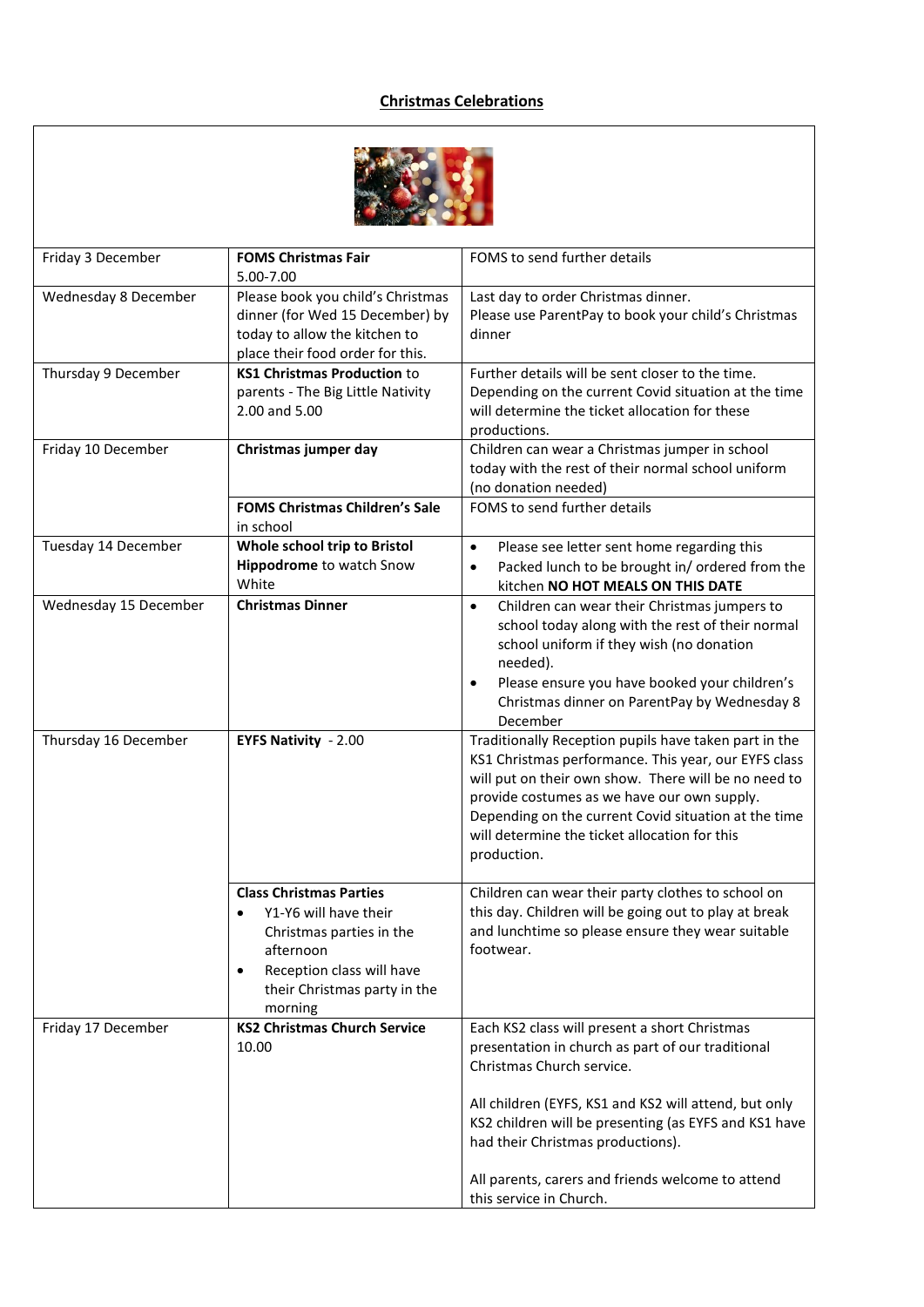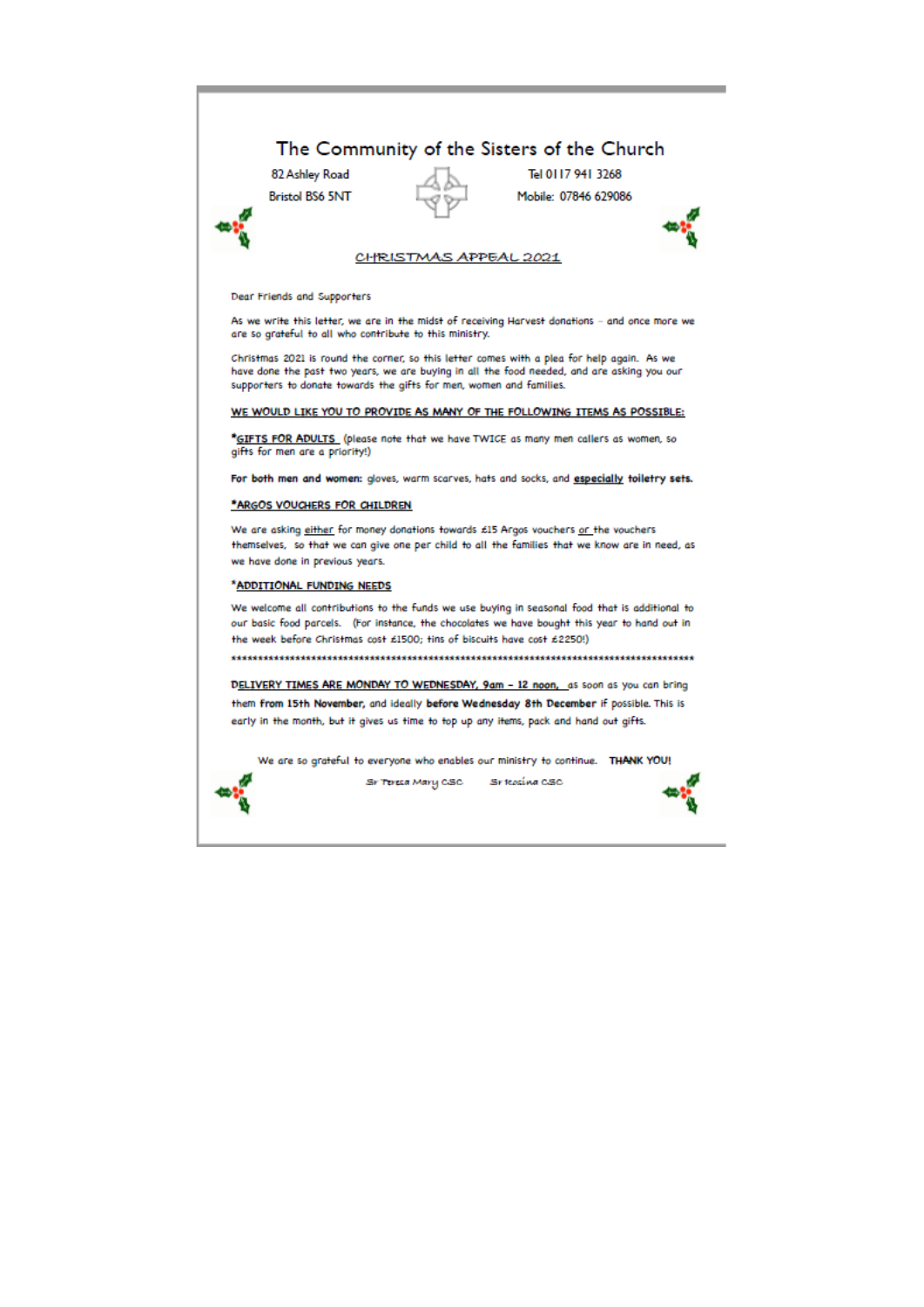#### Together 4 Fromeside Covenant Service - An important date for your diary: 28th November, 6.00pm, St Peter's, Frampton Cotterell

#### Could you help make bunting?

To make this a celebration, we plan to decorate St Peter's with bunting. After the service each church will get to take a section away as a reminder of our partnership. We are looking for individuals across Fromeside to make bunting triangles using the pattern below please do not join them together.



Please drop finished triangles off at: Fromeside Benefice Office, 95 The High Street, Winterbourne, BS36 1RD Mon, Wed, Fri 9.00-1.00am OR Zion United Church Office, Woodend Road, Frampton Cotterell, BS36 2HY, Tue, Wed, Fri 9.00-1.00, by Tuesday 16<sup>th</sup> November.

They will be sorted, finished and joined with bunting tape by a team at Watley's End Church. If you would like to help with the joining up, or have any other questions, please contact: Naomi Sharp 0117 239 3875, churchandcommunity@bsec.ore.uk Thank you!

#### Could you help with ideas for a special new celebration hymn/song?

We hope to mark the occasion with a new hymn/song celebrating what it means to be partners together in the mission of God. What do you value about our Together 4 Fromeside partnership? Please send any words, phrases or poetic images (we need to collect lots) to: Naomi Sharp 0117 239 3875, churchandcommunity@bsgc.org.uk by Sunday 7th November. These ideas will from the "raw materials" out of which we hope the song will grow.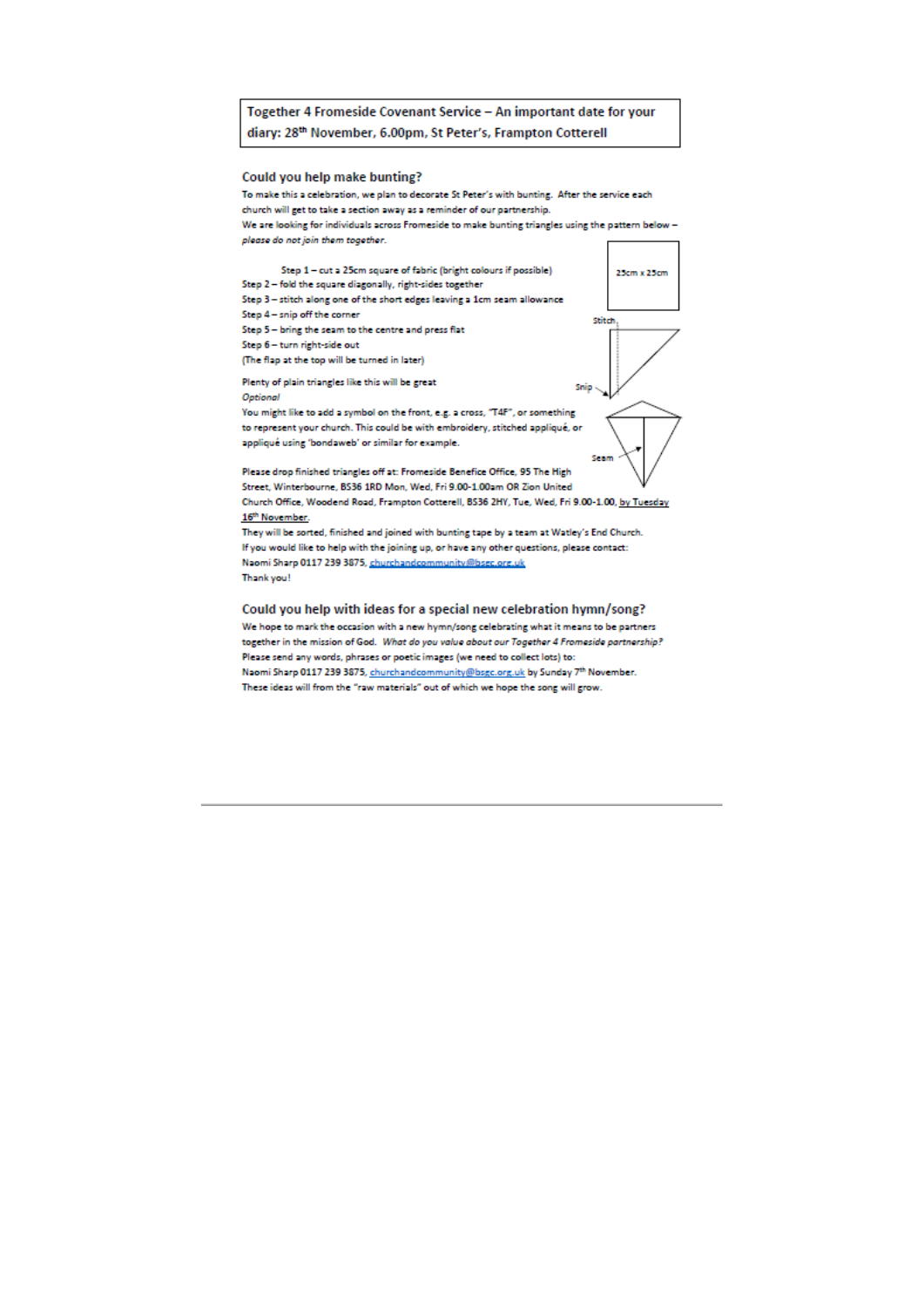# \*FREE Course: Intro to Children's Online World



This course is designed for any parent or guardian who wants to learn how to keep their children safe online. You will learn about the different types of online dangers that exist and the online places where they can occur.

| Where:                        | Yate - Poole Court (behind Morrison's)                               |  |
|-------------------------------|----------------------------------------------------------------------|--|
| How long:                     | 2 weeks                                                              |  |
| Starts:                       | Thursday 18th November 2021, 10 - 1pm                                |  |
| Contact to book<br>your place | Sam - email: samantha.jones1@southglos.gov.uk /<br>Tel: 07768 293842 |  |

\*For adults aged 19+ with few or no qualifications. ESOL and accredited employability courses MAY be subject to fees unless you are on low income and/or means-tested benefits. Please ring for further information